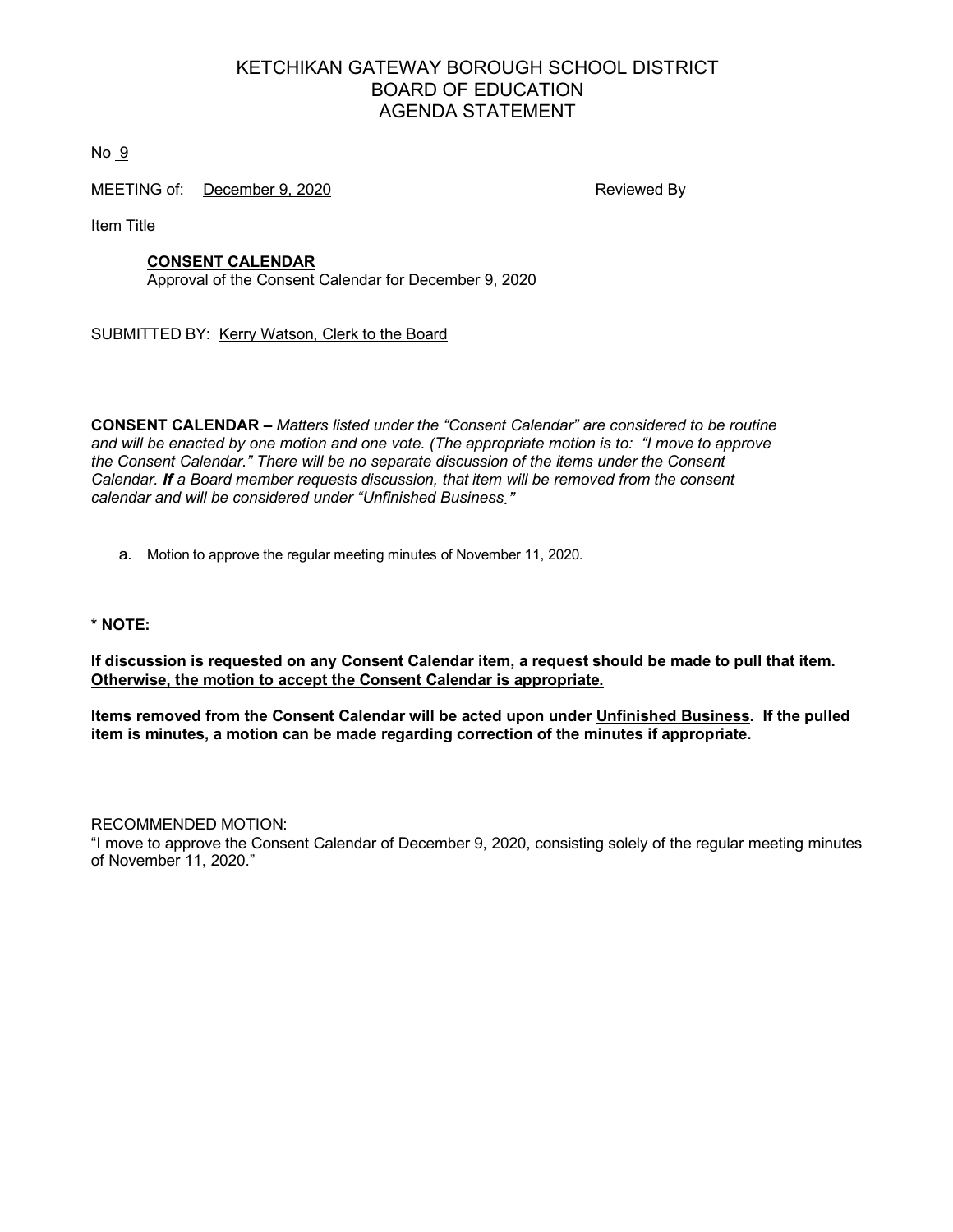#### **DRAFT KETCHIKAN GATEWAY BOROUGH SCHOOL DISTRICT BOARD OF EDUCATION REGULAR meeting of November 11, 2020** *Remotely held via videoconferencing platform*

# **CALL TO ORDER; PLEDGE OF ALLEGIANCE; ROLL CALL**

The Ketchikan Gateway Borough Board of Education met in regular session on the 11th day of November, 2020, with Board Members participating remotely via videoconferencing. 1\* Board President Kim Hodne called the meeting to order at 6:00 p.m.

The following members were present on the videoconference to establish a quorum and due notice had been published: Board President Kim Hodne; Vice President Sonya Skan; Clerk-Treasurer Bridget Mattson; Board Members Diane Gubatayao; Jordan Tabb; Paul Robbins Jr. and Nicole Anderson.

Student Member Henry Clark was also present.

Administrative staff present via videoconference included: Beth Lougee, Superintendent; Business Manager Katie Parrott; Curriculum Director Alonso Escalante; and Board Clerk Kerry Watson. Building principals and department directors were also in attendance on the Zoom meeting.

# **APPROVAL OF THE AGENDA**

**Motion to approve the agenda of November 11, 2020.** Moved by: ROBBINS JR.; Second by: ANDERSON

**Motion to amend the agenda to move item "11a." to follow Public Recognition because the subjects go along with each other.** *(11a.-regarding indigenous land acknowledgement)*

Moved by: MATTSON; Second by: GUBATAYAO

#### **ROLL CALL**

# **Student Member Henry Clark (preferential vote) - AYE ANDERSON, SKAN, TABB, GUBATAYAO, MATTSON, ROBBINS JR., HODNE - ALL AYES** *MOTION PASSED*

#### **PUBLIC RECOGNITION**

*Native American/Alaska Native Heritage Month*: President Kim Hodne read a proclamation recognizing the American Indians and Alaska Natives. In part, the proclamation stated that American Indian and Alaska Native students represented 34 percent of the district's student population. In addition, it included the statement that Alaska Natives have inhabited the land for 10,000 years, including in the Southeast Alaska area.

# **Motion that the Board of Education approve instituting the following acknowledgement as a customary occurrence at its regular meetings: "***The Board of Education would like to respectfully acknowledge the traditional first people of this land in Ketchikan, the Tongass Tlingit people***."**

Moved by: MATTSON; Second by: TABB

#### **Discussion**

Board Member Diane Gubatayao, who originally proposed the land acknowledgment to the Board, thanked her peers for their support. She thanked Richard and Willard Jackson of the Tongass Tribe for their guidance in helping put together the statement. She briefly commented on the significance of the acknowledgement.

 <sup>1\*</sup> *Meeting "location" was remote via ZOOM video conferencing, due to an increased COVID-19 community alert level.*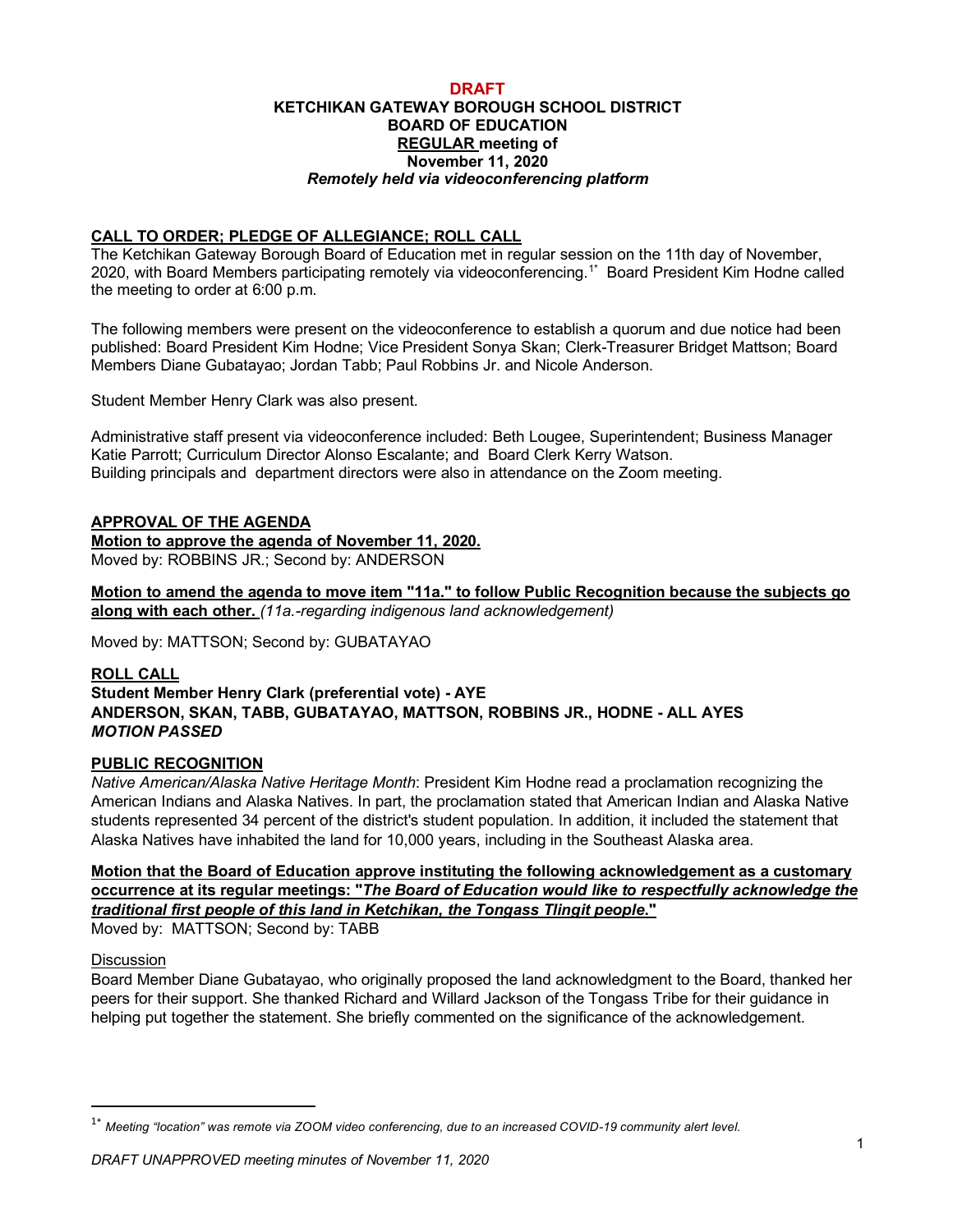Board Member Sonya Skan also thanked Mr. Jackson, adding that when he spoke to the Native Education Committee he had acknowledged that the Tlingit, the Haida, and the Tsimshian had all traveled this land for thousands of years.

Board President Hodne also expressed appreciation, saying the acknowledgment was a long time in coming and he hoped it would continue with succeeding school boards.

# **ROLL CALL**

# **Student Member Henry Clark (preferential vote) – AYE TABB, HODNE, SKAN, ROBBINS JR., ANDERSON, GUBATAYAO, MATTSON - ALL AYES**

# *MOTION PASSED UNANIMOUSLY*

# **PUBLIC RECOGNITION -** *continued*

President Hodne recognized that it was Veterans Day and extended his gratitude to those who have served or are serving in the military. He is a veteran of the U.S. Navy, he said.

# **CITIZEN REMARKS 2\* \***

Written comments submitted by Cynthia Bonville for "Citizen Remarks" were read aloud. She wrote about local educators and elders from whom she learned she'd learned about the indigenous people. Ms. Bonville, a 1990 Ketchikan High School graduate, particularly noted her appreciation for the late Tlingit elder Esther Shea.

#### **INFORMATION AND REPORTS FROM BOARD MEMBERS**

President Hodne stated he'd made Board committee assignments, but they were not set in stone. He asked that Board members contact him with any concerns on their committee assignment.

**CLAIMS FOR INFORMATION** -There were no questions or comments regarding the claims of October 30, 2020.

### *Student Member's Report*

Student representative Henry Clark commented briefly on the adjustment of moving to the 50 percent schedule at school, with its mix of in-school and asynchronous learning. He also reported both ACDC and the debate team were both having virtual meets that weekend.

#### *Superintendent's Report*

Superintendent Beth Lougee began her report by describing positive highlights which she said had occurred in the last two weeks despite the COVID situation. She said the transition from a low to medium risk school plan had gone smoothly, due to pre-planning and communication, and that teachers and students rose to the challenge of adjusting. Some of the positive occurrences she noted were that:

- The district had its first ever virtual band concert, and due to that platform, family members across the country were able to log on and watch;
- The Ketchikan Community Foundation has provided a \$5,000 "Alaska Can Do" grant which will be used to pay down school lunch debt incurred by students in the 2019-20 school year;

She also recognized Derek Meister and Brian Adams for their work as school psychologists in the district, as it was "School Psychologists Week."

Board President Hodne asked for an update on the community and school risk level. Superintendent Lougee said she is hearing that things are looking better across the island. The district, however, is proactively planning in the event that the risk level goes higher, she added.

<sup>&</sup>lt;sup>2\* \*</sup> The public was invited to submit written comments via email, with the understanding that the comments would be read aloud by the *Board Clerk at the video conferenced meeting*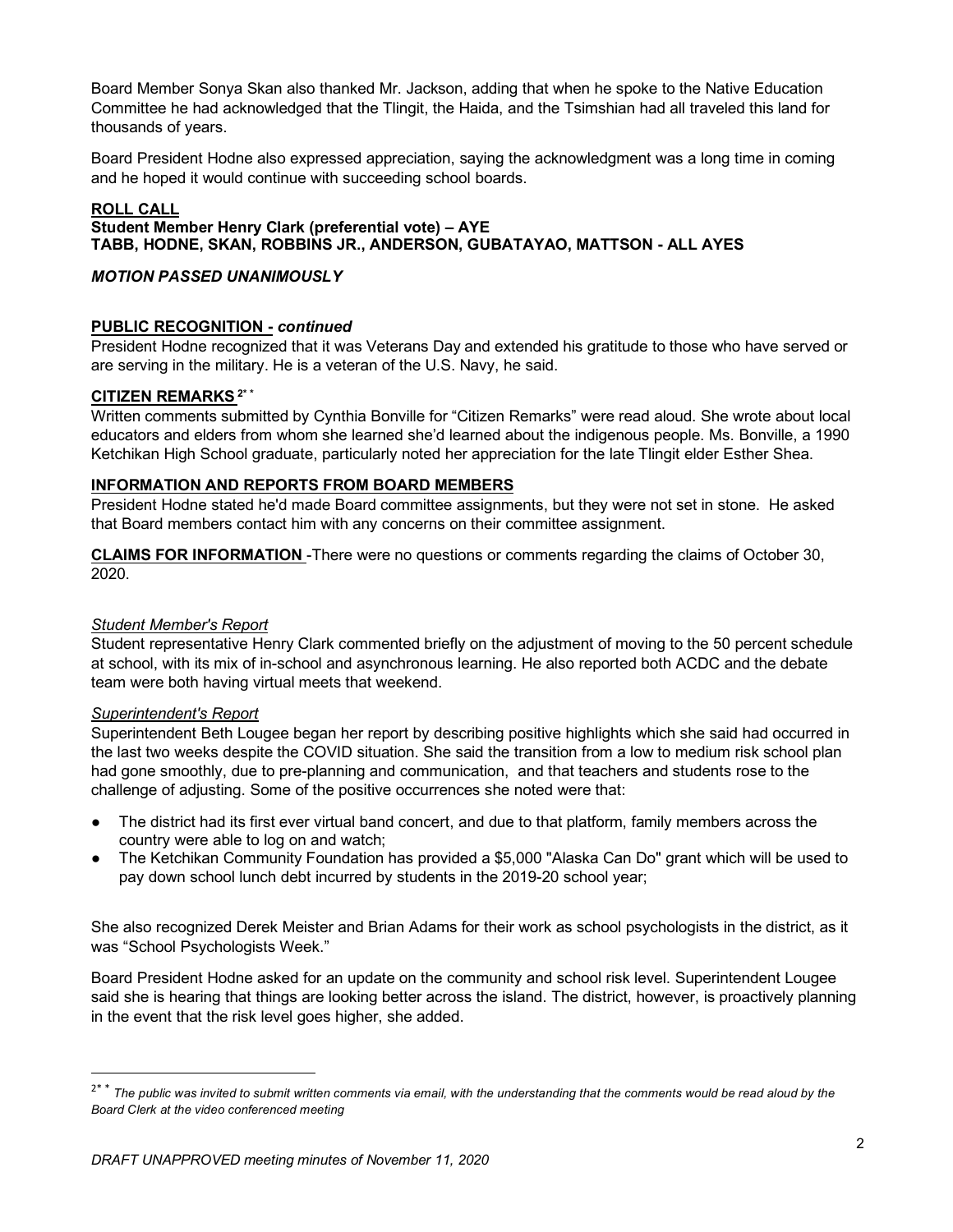# *FY 21 revenue report*

Business Manager Katie Parrott spoke about the district's revenue for FY 21, which is based on the student count conducted in October. A budget revision based on the enrollment will be brought to the Board in December. Ms. Parrott noted that although the average daily membership (ADM) had gone down, enrollment in correspondence school increased concurrently. The combination of the increase in the correspondence population, application of a state hold harmless provision, plus several unexpected intensive needs students who transferred into the district, provides a net increase to the district of about \$816,000.

Business Manager Parrott said that those funds will help with some unique situations that occurred with the budget this year, including the Governor's veto of supplemental funds and the district's health insurance fund liability. Ms. Parrott also reviewed the projected revenue with the Board as well. She noted the request of the borough revenue would remain the same as last year.

# *Tribal Scholars/Cultural Program/Diversity Report*

The Tribal Scholars program and the programs provided by the cultural coordinator in the district were the focus of the next reports. Tiffany Pickrell, the lead teacher for Tribal Scholars, spoke about the program for indigenous students which is provided through Ketchikan Indian Community. Native languages and culture are emphasized along with core academics. This year there are 18 students, grades 10 through 12, with six of them seniors on track to graduate this year, reported Ms. Pickrell. In addition to instruction through KIC and the district, the students also have the opportunity to earn college credit through the University of Alaska, Southeast.

Cultural coordinator for the district, Teresa Varnell, shared her plans to incorporate initiatives regarding tribal values, language, and cultural connections. Ms. Varnell, who formerly taught in the classroom for the district, said her position was created last year in collaboration with the Title VI Committee and in consultation with the Organized Village of Saxman and Ketchikan Indian Community. Regarding the tribal values, Ms. Varnell explained that these are beliefs that apply universally, such as having respect for yourself and for others, and it is her hope the district will adopt the values. She spoke of the success of the language initiative which was begun last year in collaboration with KIC language experts. For the third initiative of cultural connections, Ms. Varnell described how quick cultural facts could be taught and learned and gave some examples. She also reported that the Totem Heritage Center wants to create digital lesson units that the school district could use, focusing initially on third grade.

Curriculum Director Alonso Escalante then presented a Diversity Report for 2019-2020, which included student demographic data ranging from attendance, to graduation rates, and performance on state assessments. The report will be posted on the Native Education Parent Committee page of the school district's website.

# *\*\*PUBLIC HEARING - POLICY\*\**

# **Motion to approve revisions to the Personnel policy, Board Policy 4000 - Concepts and Roles in second reading.**

Moved by: GUBATAYAO; Second by: MATTSON

#### Public Hearing/Board discussion

There were no public comments regarding the policy nor was there Board discussion for this second hearing.

# **ROLL CALL Student Member Henry Clark (preferential vote) – AYE ROBBINS JR., GUBATAYAO, TABB, SKAN, ANDERSON, MATTSON, HODNE - ALL AYES**

# *MOTION PASSED*

#### *CONSENT CALENDAR*

*- Motion to approve the regular meeting minutes of October 28, 2020*

*- Motion to approve the emergency special meeting minutes of November 4, 2020.*